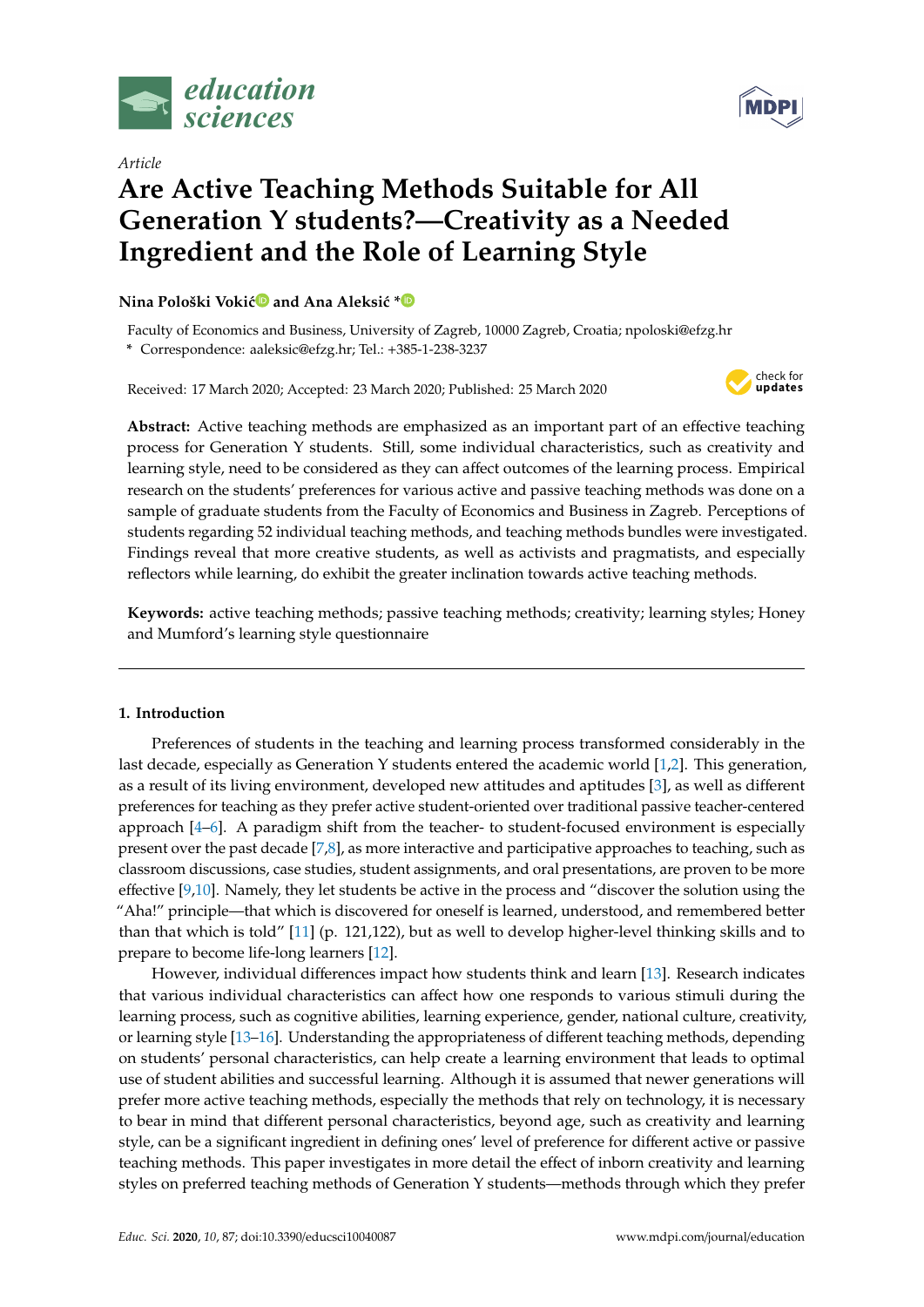to perceive, organize, and process information in the learning context. More creative individuals are assumed to favor more hands-on experiences which intrigue their imagination, and as far learning styles are concerned, we expect how active teaching methods will not be appropriate for all student audiences, as their appropriateness depends on students' style of learning. Additionally, the paper explores connection among creativity and learning style preferences, as well as the relationship between some Generation Y demographic characteristics and their "definition" of good teaching methods. We controlled for the effect of gender, grade point average (GPA), extra-curricular activities, and students' work experience, as those demographic characteristics could as well be the antecedents of students' teaching methods preferences.

This paper has five sections. After introduction, the following section presents theoretical background for this study, together with the development of hypotheses regarding relations between creativity and learning styles, and teaching methods preferences. The third section describes the cross-sectional empirical study conducted on a sample of 99 graduate management students, while the fourth section exhibits the findings related to the above-mentioned relationships. Finally, in the fifth section, theoretical implications and implications for university lecturers that strive to teach in a supportive way for the newest generation of students are forwarded.

## **2. Theoretical Framework and Hypotheses Development**

## *2.1. Active Teaching Methods and Their E*ff*ectiveness*

Prevailing methods of teaching over the previous decades have been a lecture-based format or other one-way information transfer processes, with teachers having an active and students a passive role in this process. These traditional teaching methods used, in spite of their simplicity and convenience, however, miss a practical view [\[17\]](#page-10-13), and the acknowledgment of technological and social changes of the modern environment. In creation of a learning context that provides students with the basic knowledge but also the contextual application [\[8\]](#page-10-6), the educational system has experienced a strong paradigm shift in teaching methods, emphasizing implementation of more modern active student-centered teaching methods as opposed to more traditional passive teacher-centered ones. Active teaching methods can be broadly defined as methods that strives to involve students in the learning process more directly. In that sense, they can refer to a host of methods that involve students' active participation in the learning process. The emphasis is on the combination of theoretical knowledge and practical experiences [\[18\]](#page-10-14) and on the applicability of that knowledge [\[19\]](#page-10-15). The aim is to give students a central role in their process of learning and promote deep rather than surface learning [\[20\]](#page-10-16). Through this process, students develop their self-management skills and problem solving abilities, but as well, their creativity and autonomy [\[18\]](#page-10-14).

Active teaching methods create a process where students are engaged in "doing things and thinking about what they are doing" [\[21\]](#page-10-17) (p. 2). Accordingly, the teacher is no longer solely the translator of information, but the facilitator and organizer of the learning process [\[22\]](#page-10-18).

Rivkin and Gim [\[12\]](#page-10-10) emphasize how students learn more if their participation in education is not passive and when the learning process requires them to think more thoroughly about the subject, as well as to apply their knowledge in different settings. Numerous empirical research studies have analyzed different methods of teaching and their effectiveness, and provide evidence in support of active teaching methods as opposed to passive ones. Results show that active teaching methods can enhance quality of teaching, eventually leading to more effective learning [\[23–](#page-10-19)[25\]](#page-11-0). Results also exhibit improvements in terms of cognitive outcomes in class-specific materials [\[26\]](#page-11-1) and learning outcomes [\[27](#page-11-2)[,28\]](#page-11-3). Students that participated in classes where active teaching methods where employed had significantly higher examination scores and better academic performance [\[20,](#page-10-16)[29\]](#page-11-4) as well as performed better in subsequent courses [\[30\]](#page-11-5). Furthermore, students showed the increase in their abilities to develop problems and solutions [\[31\]](#page-11-6) and critical thinking abilities [\[32](#page-11-7)[,33\]](#page-11-8). Active teaching methods can also help develop specific skills among students, for example design, communication and group skills [\[33\]](#page-11-8), and leadership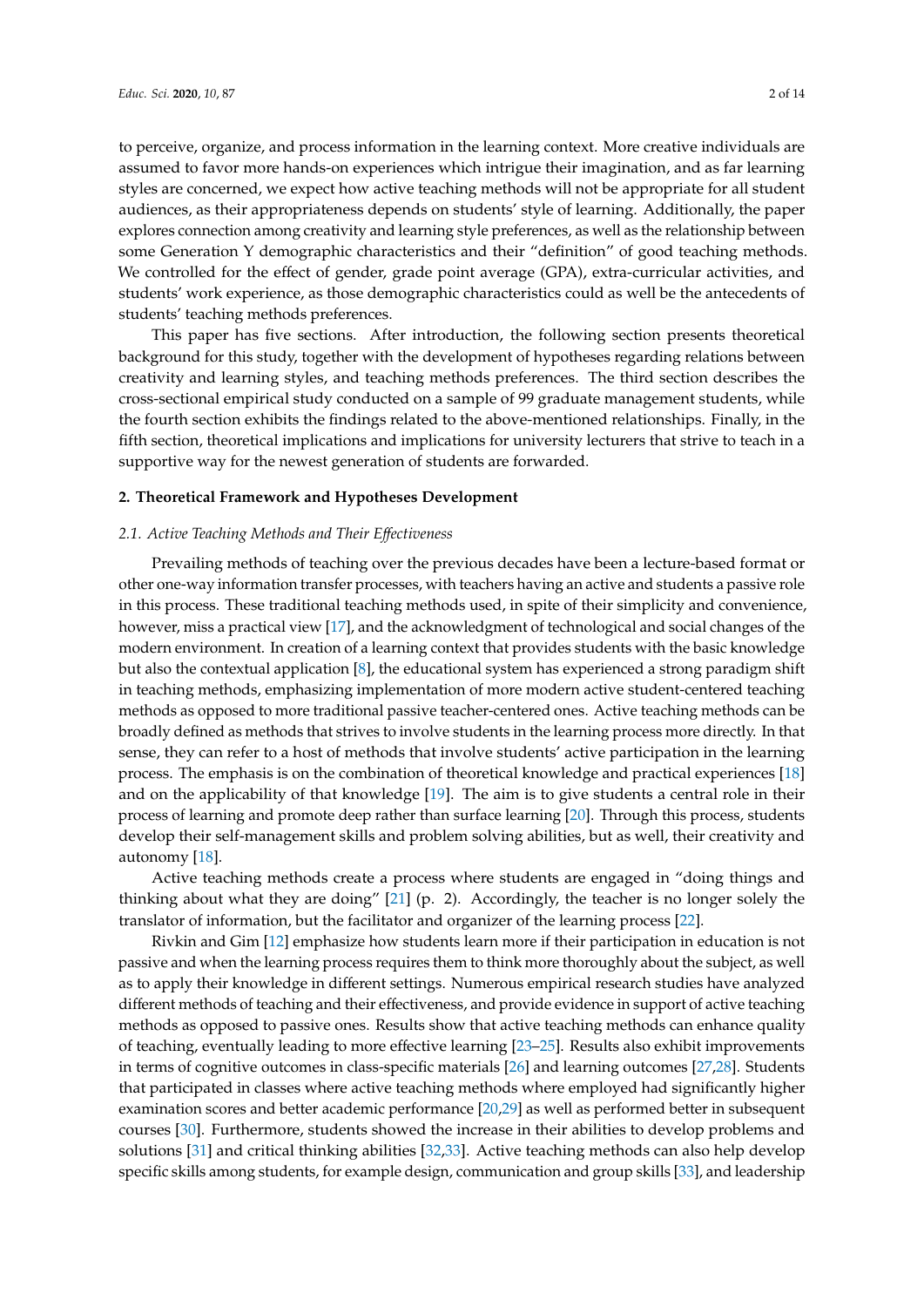abilities [\[34\]](#page-11-9). Higher levels of comprehension are also associated with the inclusion of more active teaching methods in classes [\[30,](#page-11-5)[35\]](#page-11-10), helping students to more easily apply theory into practice [\[36\]](#page-11-11). Beside this, students showed higher levels of class participation in classes where active teaching methods are used [\[37\]](#page-11-12), together with higher engagement and satisfaction with classes [\[30](#page-11-5)[,38\]](#page-11-13). Finally, empirical results show that students prefer more active teaching methods and consider them to be more effective [\[9\]](#page-10-7).

## *2.2. Students' Demographic and Personality Characteristics and Preferred Teaching Methods*

Students, as individuals, have their specific characteristics, needs, and motivation that can influence one's choice and preference for certain teaching methods. Numerous researchers acknowledged the impact of demographic and personality characteristics on students' evaluations and perceptions of learning [\[9](#page-10-7)[,15](#page-10-20)[,39](#page-11-14)[,40\]](#page-11-15).

The existing literature indicates that learning preferences differ according to gender. In one of the studies, Brainard and Ommen [\[41\]](#page-11-16) found differences in learning preferences of men and women related to design, content, and form of instructions, as well as related to academic expectations. Significant gender differences in learning style preferences have also been found [\[42](#page-11-17)[,43\]](#page-11-18). Keri [\[15\]](#page-10-20) emphasizes that women prefer abstract and conceptual learning, while men show preference for more applied learning and practical examples. According to Choudhary et al. [\[42\]](#page-11-17), the majority of men, as opposed to women, prefer multiple modes of information presentation. Males also indicate a preference for logical thinking and rational evaluation, while females seek relevance and personal connections with the material that is learned [\[44\]](#page-11-19). Still, several studies report no association between gender and teaching preferences [\[45](#page-11-20)[,46\]](#page-11-21), while some report minimal differences [\[9,](#page-10-7)[47](#page-11-22)[,48\]](#page-11-23).

Generational membership is another individual characteristic that has been found to be an important factor influencing teaching preferences [\[29,](#page-11-4)[49\]](#page-11-24). Parrish [\[1\]](#page-10-0) emphasizes that Generation Y preferences, goals, values, and motivations are highly distinct from those of older generations. Students, members of Generation Y, favor more visual and kinesthetic than classical learning activities [\[4\]](#page-10-3). They are characterized as students that have preference towards using technology while learning, various experiential activities, teamwork, and learning that involves groups of students working together to find a solution [\[50,](#page-12-0)[51\]](#page-12-1).

Some researchers indicate student academic performance to influence their preferences for specific teaching methods. For instance, Fatima et al. [\[9\]](#page-10-7) report that the above average GPA is present among students who perceive active teaching methods as the most effective ones. Still, similar research [\[45,](#page-11-20)[52\]](#page-12-2) did not confirm these relations.

Additional demographic elements, such as the employment status [\[45\]](#page-11-20), student ethnic background [\[9\]](#page-10-7), and national culture [\[16\]](#page-10-12), are also considered to be antecedents of learning preferences.

Students' personality traits have also been found to be related to their preferences for different teaching methods [\[53](#page-12-3)[–56\]](#page-12-4). Studies by Jessee et al. [\[39\]](#page-11-14) and Zhang et al. [\[57\]](#page-12-5) emphasize students' preferences could be predicted by their personality traits and self-rated abilities. A potentially relevant personality trait is as well a person's creativity, which is elaborated more in the subsequent text and empirically explored through the study presented in this paper.

#### *2.3. Creativity and Preferred Teaching Methods*

Creativity and ones' creative personality can be described as the one predisposed to generate and develop new ideas [\[58\]](#page-12-6), characterizing individuals often thinking outside of the box, recombining, seeing, and seizing opportunities in their environment. Creative individuals are characterized by numerous cognitive and meta-cognitive strategies connected with the generation of new ideas, insight tasks, and divergent thinking [\[59\]](#page-12-7). Research on creative personality emphasizes how, among other, creative people show curiosity and openness to experience, have broad interests, are attracted to complexity and persistence, are independent in judgment, and seek autonomy [\[60](#page-12-8)[,61\]](#page-12-9).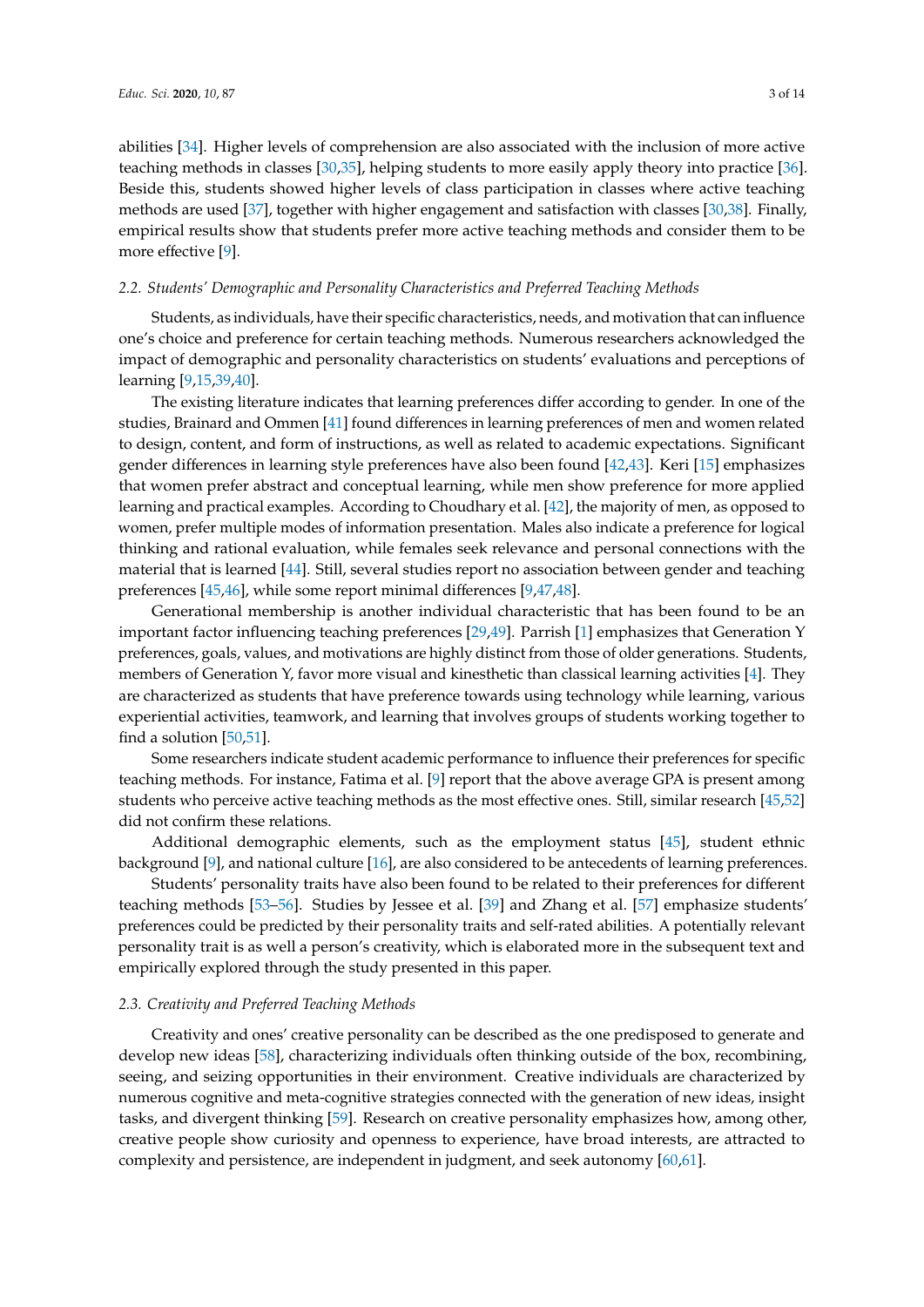Empirical results show that more creative individuals seek more challenging and complex teaching methods, and that certain learning styles are more associated with creative capabilities [\[62](#page-12-10)[,63\]](#page-12-11). For instance, Alter [\[64\]](#page-12-12) emphasizes that more creative students prefer independence and challenging tasks, while less creative students prefer more direct and specific assignments, structure, and support in the defined context. Kirton et al. [\[65\]](#page-12-13) showed that individuals with the creativity level described as innovators have preferences for methods that have a less strict structure, and for more challenging aims and methods of assessment, as opposed to individuals with the creativity level described as adaptors.

Aforementioned findings imply active teaching methods to be preferred more by more creative individuals. Accordingly, we identified the following hypothesis:

#### **Hypothesis 1.** *Active teaching methods are preferred more by students exhibiting a higher level of creativity*.

#### *2.4. Learning Styles and Preferred Teaching Methods*

During the learning process, students exhibit different styles by which they observe, sense, and interpret information. Personal preferences while learning are described as one's learning style, and different individual learning styles can be developed depending on one's abilities and preferences [\[66\]](#page-12-14), but individual differences in learning styles can also be a consequence of demographic characteristics such as gender [\[43](#page-11-18)[,67\]](#page-12-15), culture [\[14](#page-10-21)[,68\]](#page-12-16), as well as learning requirements and the field of study [\[69,](#page-12-17)[70\]](#page-12-18).

The literature reveals numerous classifications of learning styles, ranging from classifications according to preferred sensory modalities (e.g., Fleming's Visual, Auditory, Read/Write and Kinesthetic (VARK) learning styles model) to those that indicate personal dimension that are believed to influence behavior in the learning process (e.g., Kolb's model of experiential learning or Honey and Mumford's learning style theory) [\[71\]](#page-12-19). The VARK model, for example, classifies learning styles based on the individual preference for a sensory modality used to assimilate new information, and distinguishes between individuals learning from perceiving visual elements such as images and graphics (visual style), listening and speaking (auditory style), reading and writing (visual/iconic style), or using tactile representation of information and body movement (kinesthetic style) [\[72\]](#page-12-20). Kolb's model of experiential learning classifies styles depending on the individual preference for concrete experience or abstract conceptualization when an individual perceives its environment, and preference for active experimentation or reflective observation when processing information [\[14,](#page-10-21)[73\]](#page-12-21). Based on these two dimensions, four learning styles are identified: (1) an accommodator—learning through a concrete experience and active experimentation, (2) a diverger—learning through a concrete experience and reflective observation, (3) an assimilator—learning through an abstract conceptualization and reflective observation, and (4) a converger—learning through an abstract conceptualization and active experimentation [\[66\]](#page-12-14). Honey and Mumford's learning style theory presents an adapted version of Kolb's model, and classifies individual learning styles depending on their preference for learning from experience (an activist), reflective observation, description of processes and understanding of meaning (a reflector), observing and understanding facts and information and their relations as well as understanding of logic (a theorist), or doing and trying practical things (a pragmatist) [\[14,](#page-10-21)[74\]](#page-12-22).

Understanding learning styles and their role is an important element of effective teaching, both for students and teachers [\[75\]](#page-12-23). Literature suggests that the student motivation, their performance, and satisfaction enhance as teaching methods complement students' learning styles [\[8,](#page-10-6)[67,](#page-12-15)[76\]](#page-12-24).

Researchers have recognized the necessity of designing teaching methods to match individual learning styles [\[77\]](#page-12-25). They also describe teaching methods most suitable for different learning types [\[78](#page-13-0)[,79\]](#page-13-1). For instance, teaching methods that involve students' active participation, such as simulations and role plays, are suitable for activists, while more practically oriented methods, like workshops, demonstrations, and field trips, are suitable for pragmatists [\[78\]](#page-13-0). Audio/video films and readings are considered suitable for reflectors, while lectures, interactive discussions, and questions-and-answers sessions are considered suitable for theorists [\[78\]](#page-13-0). Olson [\[80\]](#page-13-2) found the connection between learning styles and students' preferences for teaching, while Carrier et al. [\[81\]](#page-13-3)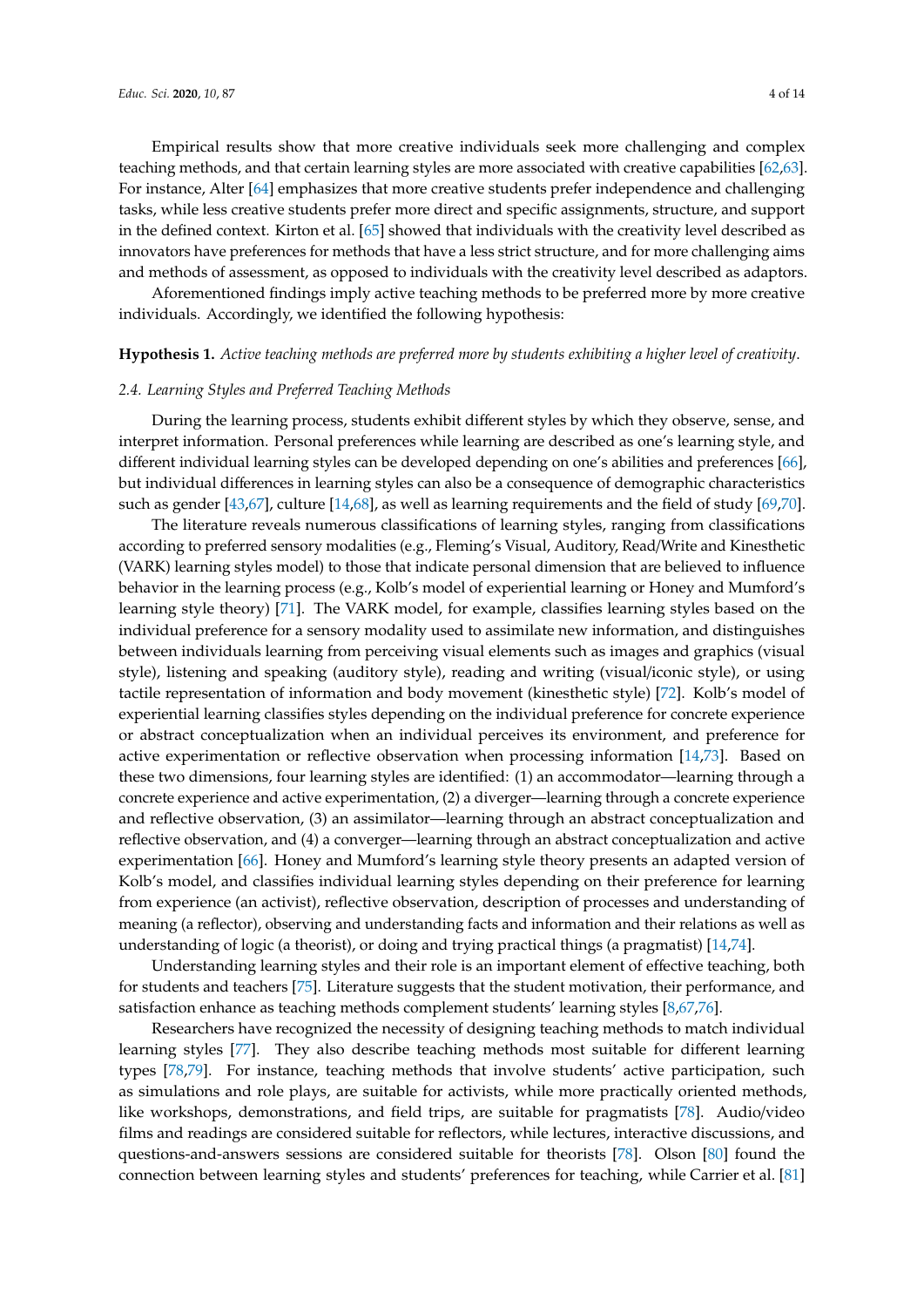reported about the differences among learning style groups related to their preferences for group-oriented activities.

Theoretical underpinnings on characteristics related to various learning styles imply differing preferences for active and passive teaching methods depending on students' style of learning. Accordingly, grounded on the Honey and Mumford's learning style typology, we identify the following hypotheses:

**Hypothesis 2.** *Activists, reflectors, and pragmatists prefer active teaching methods*.

**Hypothesis 3.** *Theorists prefer passive teaching methods*.

## **3. Methodology**

A cross-sectional quantitative study on a convenience sample was conducted to examine the relevance of creativity, and the role of learning style as a specific pattern of learning activities used during the learning process.

### *3.1. Instruments*

Creativity. Creativity was measured using Kirton's [\[82\]](#page-13-4) single dimension of creativity assessed on a 5-item Likert's scale (1—strongly disagree, 5—strongly agree) ( $\alpha$  = 0.736).

Learning style. In order to determine student's preferred manner of obtaining new information, which enables the typification of respondent's learning styles, Honey and Mumford's [\[83\]](#page-13-5) 80-point extensive Learning Style Questionnaire (LSQ) was used. LSQ, which classifies learners into four major groups—activists, reflectors, theorists, and pragmatists, was used as it is considered to be more suitable inventory for a business community [\[84\]](#page-13-6), and as it is extensively employed in management training [\[14\]](#page-10-21) and scientific research in the field [\[67](#page-12-15)[,74\]](#page-12-22). Cronbach's alphas exhibited the reliability of both the whole instrument ( $\alpha$  = 0.658) and individual learning style scales ( $\alpha$  activist = 0.725;  $\alpha$  reflector = 0.655;  $\alpha$  theorist = 0.659;  $\alpha$  pragmatist = 0.562).

Teaching methods preferences. The preferences for various teaching methods (TM) were assessed using a 52-item questionnaire based on the relevant literature on teaching and teaching methods, accompanied with authors' abundant teaching experience. Students assessed the extent to which a certain teaching method (38 active and 14 passive) contributes to acquiring new knowledge/skills, using a Likert-type scale from 1 (does not contribute at all) to 4 (contributes extremely). In order to ensure validity, items were first examined by a group of teachers and researchers from the Faculty of Economics and Business in Zagreb (FEB-Zagreb) and secondly, piloted on a small student sample. This resulted in minor adjustments of the questionnaire items.

Demographic characteristics. Eight respondents' demographic characteristics were collected in order to be used as control variables—gender, GPA on both undergraduate and graduate level (to date), student association membership, participation in student competition and student exchange, general work experience, relevant work experience (specific work experience in the field of studies), and volunteering experience.

#### *3.2. Sample and Data Collection*

The sample consists of 99 students, pertaining to the 78.6% of the total population of graduate management students at the FEB-Zagreb. The majority of respondents were female (64.6%), were not members of a student association (81.8%), did not participate in a student competition (72.7%), did not experience a student exchange program (87.9%), have general work experience (90.9%), have specific work experience in the field of their studies (60.0%), and did not volunteer (51.5%). Respondents' average GPA at the undergraduate level is 3.39, and at the graduate level, 4.32. All of the students that participated in our study where born in the beginning or mid 1990s, thus considered as Generation Y students.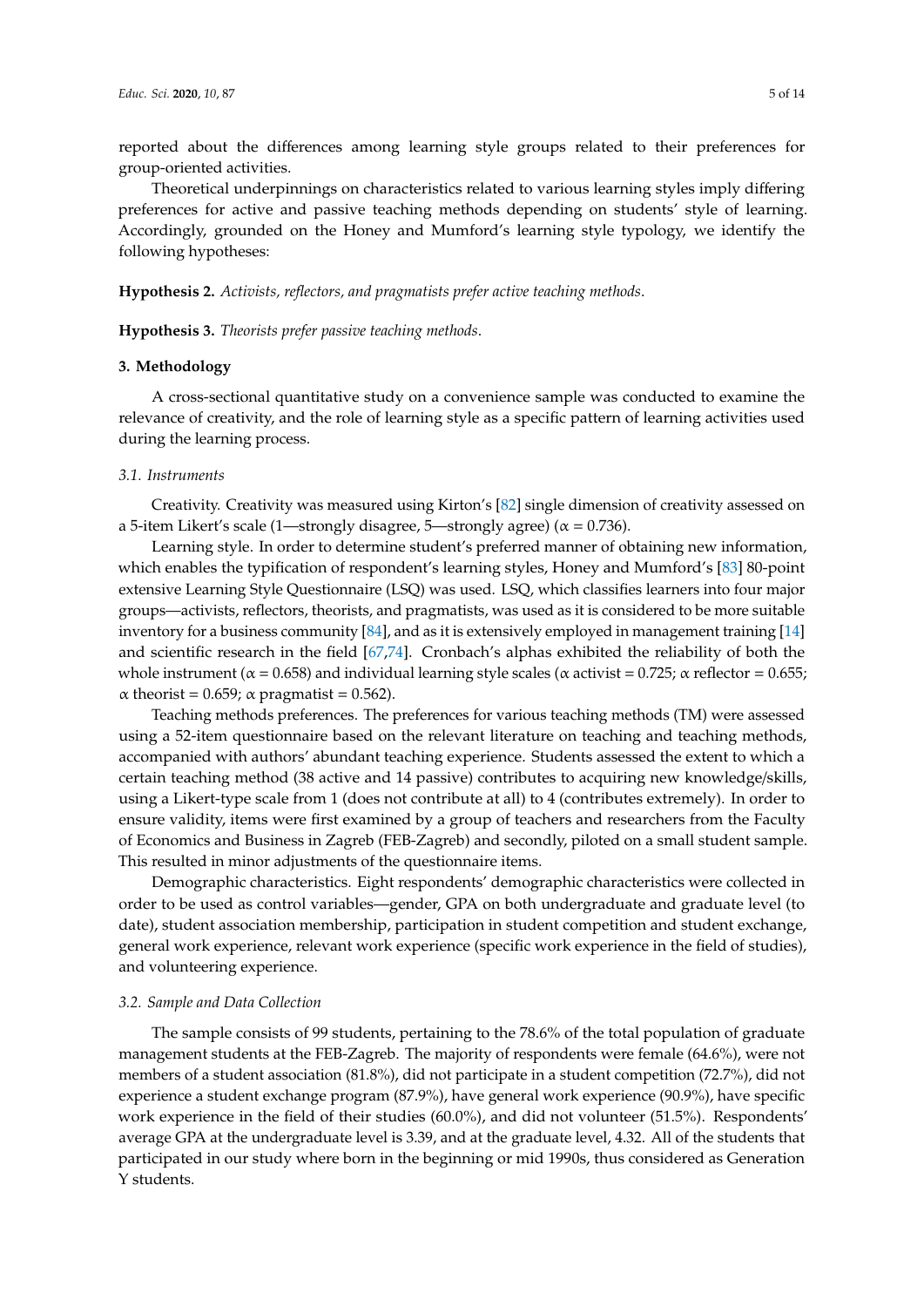Data were collected during seminar lectures of a human resource management course, as the survey was closely related to the topic scheduled by the class syllabus. Students were informed about the survey and main research goals in advance. Their participation was voluntary and they could refuse to participate. Although it was not feasible to assure anonymity because in-class presence was tracked, the confidentiality was assured.

### *3.3. Data Analysis*

Apart from standard descriptive and inferential statistics calculations (Pearson correlation coefficients, Mann–Whitney U values, and Kruskal–Wallis H values depending on the nature of variables according to Bryman and Cramer [\[85\]](#page-13-7), which effect sizes ( $r^2$  for Pearson correlations,  $\varepsilon^2$  for Kruskal–Wallis H values, and  $\eta^2$  for Mann–Whitney U values) were argumented according to Ferguson [\[86\]](#page-13-8)), some extra data analyses were conducted. First, using Honey and Mumford's [\[83\]](#page-13-5) 5-level scheme for assessing the learning style preference (see Supplement Materials, Table S1), respondents' results were classified into five groups: (1) no strong preference for any learning style, (2) unimodal learner (one learning style strongly preferred), (3) bimodal learner (two learning styles strongly preferred), (4) multimodal learner with three strongly preferred learning styles, and (5) multimodal learner with four strongly preferred learning styles. Second, we grouped teaching methods with matching preferences, using the Principal Axis Factoring (PAF) method with varimax rotation and Kaiser normalization. The factor analysis resulted in 16 factors—TM bundles (F1 to F16), with Eigen values of at least 1, covering all 52 teaching methods explored (the factor loading was set at the standard level of higher than 0.3 cut value), and explaining 74.70% of the total variance. The rotation converged in 22 iterations, with Barlett's test of sphericity being significant ( $p < 0.001$ ) and the Kaiser–Meyer–Olkin measure of sampling adequacy being greater than 0.6 (KMO = 0.655), indicating that PAF was appropriate for the data [\[87\]](#page-13-9). We used the IBM SPSS Statistics 21.0 for data analysis.

#### **4. Research Results**

Respondents' average creativity level was  $3.85$  (SD =  $0.57$ ; min = 2.40; max = 5.00). Additionally, 83.3% of respondents exhibited one dominant learning style, while for the rest, two equally dominant styles were revealed. In addition, 45.7% of respondents with one dominant style are reflectors, 27.2% are theorists, 15.7% are activists, and 11.4% are pragmatists while learning. When considering learning style preferences, 4.8% do not exhibit strong or very strong preference for any of the learning styles, 25.0% are unimodal learners, 30.9% are bimodal learners, 28.6% have a strong or very strong preference for three, and 10.7% for four learning styles.

To our surprise, as presented in Table [1](#page-6-0) (see the total list of specific individual TM per preference level and corresponding mean values in Supplement Materials, Table S2), respondents exhibited a very strong preferences for 5 passive ("lecturing using business examples experienced by teacher him/herself", "lecturing using examples from organizational/managerial practice", "lecturing using teaching aids (e.g., PPT presentations, short videos, internet)", "teacher feedback about student work (projects, seminar papers, undergraduate/graduate thesis, etc.)" and "teacher feedback about student work during seminars"), and only 2 active individual TM ("internship" and "interactive lectures that involve students in discussion"). At the same time, they exhibited the extremely small preferences for only 2 passive TM ("lecturing without teaching aids (e.g., PPT presentations, videos, internet)" and "lecturing without involving students in discussion").

Respondents' preferences of TM bundles presented in Table [2](#page-6-1) are even more surprising. Among the top six TM bundles, five are related to passive teaching methods, with the exception of "internship and outside lectures/seminars" bundle which is ranked 4 and is a mix of active and passive methods. Corresponding to the individual TM results, the least preferred TM bundle is a passive teaching bundle "lecturing without teaching aids or involving students".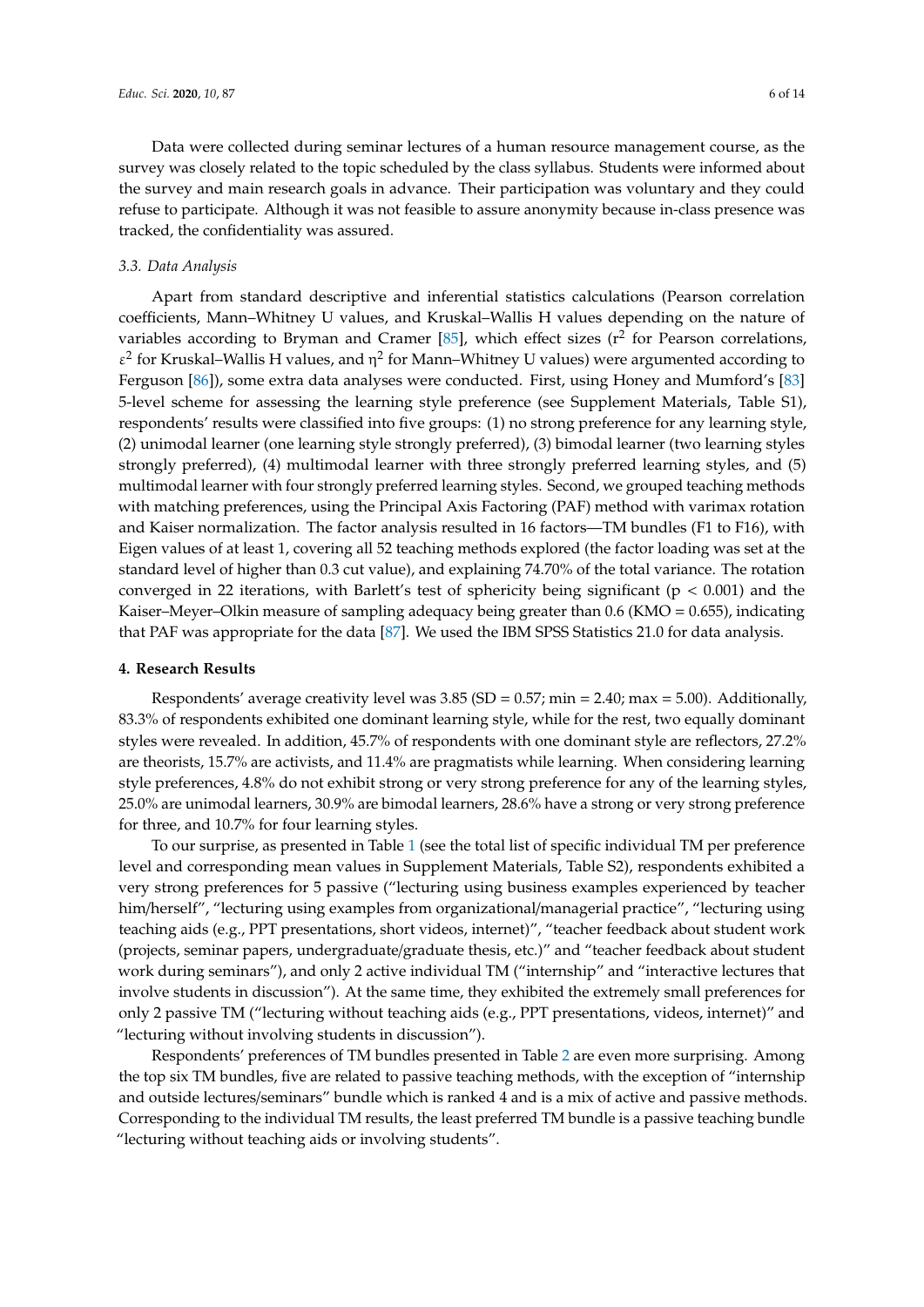<span id="page-6-0"></span>

| The Preference Level                           | <b>Active Teaching Methods</b> |      | <b>Passive Teaching Methods</b> |      |
|------------------------------------------------|--------------------------------|------|---------------------------------|------|
|                                                | n                              | $\%$ | n                               | $\%$ |
| Very strong preferences (3.50–4.00)            |                                | 5.3  |                                 | 35.7 |
| Strong preferences (3.00–3.50)                 | 20                             | 52.6 |                                 | 35.7 |
| Moderate preferences (2.50-3.00)               | 13                             | 34.2 |                                 | 14.3 |
| Small preferences (2.00-2.50)                  |                                | 7.9  |                                 |      |
| Extremely small preferences<br>$(1.00 - 2.00)$ |                                |      |                                 | 14.3 |
| Total                                          | 38                             | 100  |                                 | 100  |

**Table 1.** Levels of respondents' preferences for active and passive teaching methods.

<span id="page-6-1"></span>**Table 2.** Active and passive teaching method bundles preferences ranking, mean values, and significant relationship with creative personality and learning style scores.

| <b>TM Bundles</b>                                                                                                   | Rank | M(SD)      | <b>Significant Correlations</b>                                                                                                      |
|---------------------------------------------------------------------------------------------------------------------|------|------------|--------------------------------------------------------------------------------------------------------------------------------------|
| Active teaching                                                                                                     |      |            |                                                                                                                                      |
| Internship and outside lectures/seminars (F10)                                                                      | 4    | 3.41(0.61) | Creative personality ( $r = 0.327**$ )<br>Pragmatist score ( $r = 0.234$ <sup>*</sup> )                                              |
| Interactive lectures/seminars and learning through exercises,<br>case studies, etc. (F3)                            | 7    | 3.15(0.47) | Creative personality ( $r = 0.219$ <sup>*</sup> )<br>Theorist score $(r = 0.345**)$<br>Pragmatist score ( $r = 0.256$ <sup>*</sup> ) |
| Peer assessment and learning (F12)                                                                                  | 8    | 3.08(0.70) |                                                                                                                                      |
| Individual work on projects, seminar papers, etc., and<br>working on real-life business projects/problems (F6)      | 9    | 3.03(0.58) | Reflector score $(r = 0.314**)$                                                                                                      |
| Group work outside the classroom and during seminars, and<br>writing "empirical" undergraduate/graduate thesis (F1) | 10   | 2.98(0.55) | Reflector score $(r = 0.240^*)$                                                                                                      |
| Writing a "theoretical" undergraduate/graduate thesis and<br>calculation assignments during seminars (F8)           | 11   | 2.98(0.67) | Reflector score $(r = 0.225^*)$                                                                                                      |
| Reading outside the classroom and individual learning (F4)                                                          | 12   | 2.95(0.65) | Creative personality ( $r = 0.226$ *)<br>Reflector score ( $r = 0.280**$ )                                                           |
| Alternative teaching methods (role playing, mental mapping,<br>recording media content) (F11)                       | 13   | 2.82(0.57) | Activist score $(r = 0.269^*)$                                                                                                       |
| Using ICT while acquiring knowledge/skills and working on<br>teachers' scientific research projects (F2)            | 14   | 2.78(0.52) |                                                                                                                                      |
| Student presentations during lectures and seminars (F7)                                                             | 15   | 2.74(0.65) |                                                                                                                                      |
| Passive teaching                                                                                                    |      |            |                                                                                                                                      |
| Lecturing using examples from business (F14)                                                                        | 1    | 3.87(0.32) |                                                                                                                                      |
| Lecturing using teaching aids (F16)                                                                                 | 2    | 3.60(0.53) |                                                                                                                                      |
| Teacher feedback (F9)                                                                                               | 3    | 3.54(0.52) | Theorist score $(r = 0.277*)$                                                                                                        |
| Teaching outside the classroom (F15)                                                                                | 5    | 3.36(0.73) |                                                                                                                                      |
| Guest lecturing and watching education videos in the<br>classroom (F5)                                              | 6    | 3.27(0.57) | Reflector score ( $r = 0.358**$ )                                                                                                    |
| Lecturing without teaching aids or involving students (F13)                                                         | 16   | 1.79(0.69) |                                                                                                                                      |

Notes. \* *p* < 0.05. \*\* *p* < 0.01.

Table [2](#page-6-1) exhibits as well the relevance of creativity and four Honey and Mumford learning styles scores for respondents' preferences of ten active and six passive TM bundles, explored through Pearson correlation coefficient calculations. As expected, respondents' creativity was found to be related to students' preferences of active teaching. Precisely, creativity was found to be statistically significantly related to three active TM bundles  $(0.05 < r^2 < 0.11 \rightarrow$  small effect size), and none of the passive TM bundles. Another expected finding is the finding that activist, pragmatist, and reflector scores are as well related to students' preferences for active teaching. The activist score was found to be statistically significantly related to one ( $r^2 = 0.07 \rightarrow$  small effect size) and the pragmatist score to two active TM bundles ( $r^2 = 0.07 \rightarrow$  small effect size). In the same time, activism or pragmatism while learning were not found to be statistically significantly related to any of the passive TM bundles. The reflector score was found to be statistically significantly related in more cases (four cases) to active than to passive TM bundles (only one case) (0.05  $<$   $r^2$   $<$  0.10  $\rightarrow$  small effect size). Finally, the finding that the theorist score is not related to a greater extent to passive TM bundles is somewhat surprising. It was found to be statistically significantly related to one active and one passive TM bundle.

Furthermore, by using Kruskal–Wallis H tests for independent samples, we explored whether the dominant learning style or the modality of learning styles correspond with respondents' TM bundles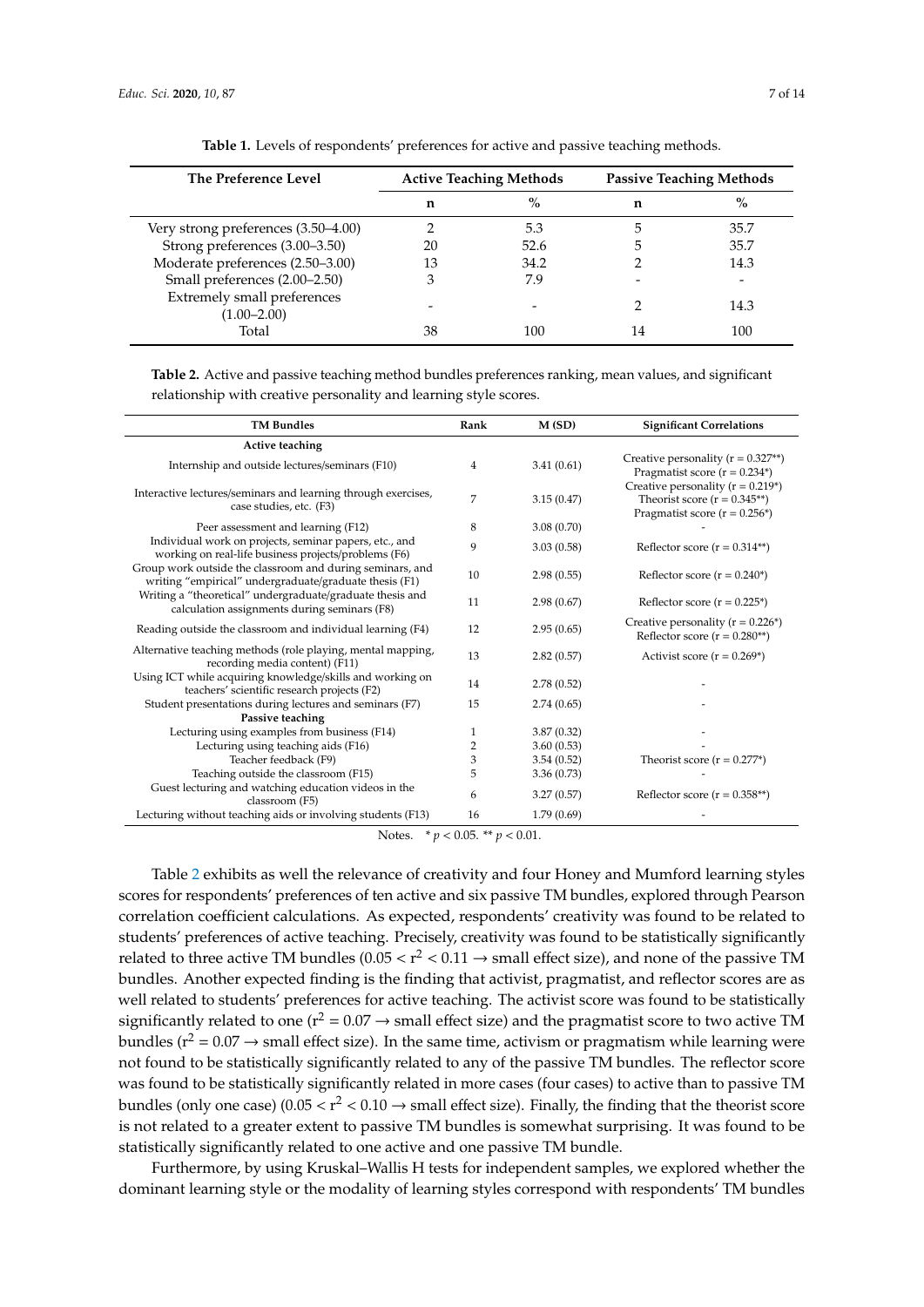preferences. It was revealed that only the preference for "individual work on projects, seminar papers, etc., and working on real-life business projects/problems" bundle (F6) is different depending on the respondents' dominant learning style ( $\varepsilon^2 = 0.18 \rightarrow$  small effect size). This active TM bundle is preferred more by reflectors ( $M = 3.25$ ) and theorists ( $M = 3.09$ ), and less preferred by activists ( $M = 2.80$ ) and pragmatists ( $M = 2.47$ ). Furthermore, preferences for only one semi-active TM bundle ("internship and outside lectures/seminars" – F10) and one passive TM bundle ("guest lecturing and watching education videos in the classroom" – F5) differed depending on the modality of respondents' learning styles ( $\varepsilon^2$  = 0.13 and 0.14  $\rightarrow$  small effect size). Respondents with no strong preference for any learning style exhibit the lowest preference ( $M < 2.8$ ), and multimodal learners the highest preference ( $M > 3.4$ for both types of multimodal learners) for those TM bundles.

Additionally, we explored the relationship between inborn creativity and learning style preferences. As visible from Table [3,](#page-7-0) respondents with higher scores on creativity exhibited a statistically significant higher preference for pragmatic learning ( $r^2 = 0.05 \rightarrow$  small effect size).

<span id="page-7-0"></span>

|                       |                     | <b>Activist Score</b> | <b>Reflector Score</b> | <b>Theorist Score</b> | <b>Pragmatist Score</b> |
|-----------------------|---------------------|-----------------------|------------------------|-----------------------|-------------------------|
| Creative personality  | Pearson correlation | 0.092<br>0.407        | $-0.146$<br>0.184      | 0.155<br>0.164        | $0.231*$<br>0.037       |
|                       | Sig. (2-tailed)     |                       |                        |                       |                         |
| Notes. $* p < 0.05$ . |                     |                       |                        |                       |                         |

**Table 3.** The correlation between inborn creativity and learning style preferences

Finally, we explored the relevance of students' demographic characteristics for their preferences for various teaching methods. Table [4](#page-7-1) exhibits for which active and passive TM bundles preferences are gender, undergraduate GPA, student association membership, exchange experience, and relevant work and volunteering experience relevant, while no association was found for the remaining three explored demographic variables—graduate GPA, student competition experience, and general work experience. Female students ( $0.05 < \eta^2 < 0.07 \rightarrow$  small effect size), students with higher GPA at the undergraduate level ( $r^2 = 0.07 \rightarrow$  small effect size), student association members ( $\eta^2 = 0.04 \rightarrow$  small effect size), students that have been on an exchange program (0.05  $< \eta^2 < 0.06 \rightarrow$  small effect size), students with relevant work experience (0.05  $< \eta^2 < 0.07 \rightarrow$  small effect size), and students who volunteered ( $\eta^2 = 0.06 \rightarrow$  small effect size), assessed displayed TM bundles statistically significantly more favorably.

**Table 4.** Demographic factors statistically significantly related to TM bundles preferences

<span id="page-7-1"></span>

| <b>TM Bundles</b>                                                                                                          | Significant Demographic Factors                                      |  |  |
|----------------------------------------------------------------------------------------------------------------------------|----------------------------------------------------------------------|--|--|
| <b>Active TM bundles</b>                                                                                                   |                                                                      |  |  |
| Interactive lectures/seminars and learning through<br>exercises, case studies, etc. (F3)                                   | Student association membership<br>Relevant work experience           |  |  |
| Internship, and outside lectures/seminars (F10)                                                                            | Exchange experience<br>Volunteering experience                       |  |  |
| Alternative teaching methods (role playing, mental<br>mapping, recording media content) (F11)<br><b>Passive TM bundles</b> | Gender                                                               |  |  |
| Teacher feedback (F9)                                                                                                      | Gender<br>Exchange experience                                        |  |  |
| Lecturing using examples from business (F14)                                                                               | Gender                                                               |  |  |
| Teaching outside the classroom (F15)                                                                                       | Undergraduate GPA<br>Exchange experience<br>Relevant work experience |  |  |

Notes. \* *p* < 0.05.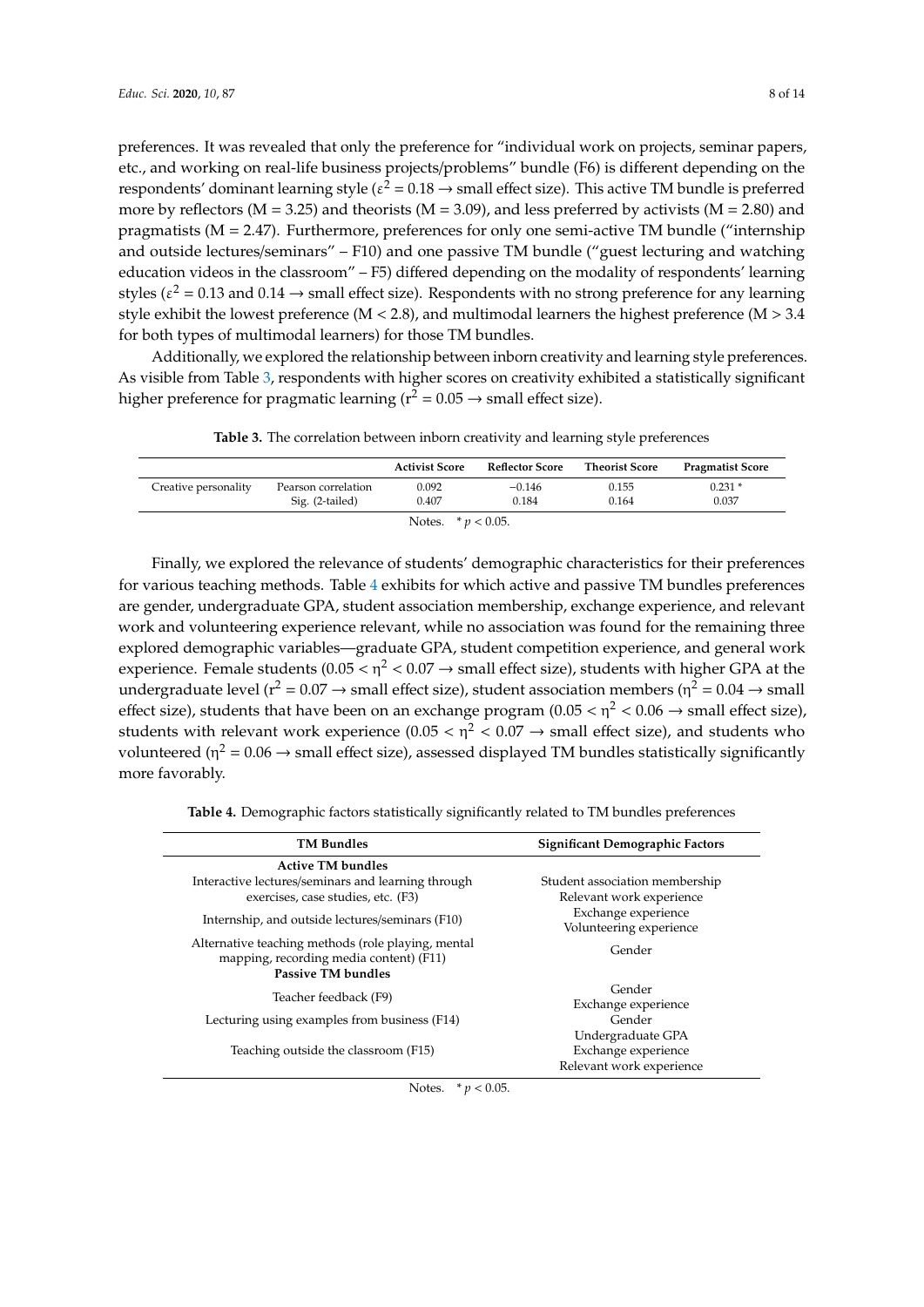### **5. Discussion and Conclusions**

#### *5.1. Hypotheses Testing, Theoretical Implications, and Implications for University Lecturers*

Although it is widely accepted that the focus of contemporary lecturers' instructional techniques should move from being "production-oriented" to more "customer-oriented" [\[71\]](#page-12-19), not all learners strive to be autonomous learners. Our findings imply that more creative students, as well as activists and pragmatists, and especially reflectors while learning, do exhibit the greater inclination towards active teaching methods. In the same time, our finding leaves room for a more passive teaching methodology while providing tuition to those less creative and students with a theoretical learning mind. These findings provide support for our hypotheses, implying that active methods of teaching are appropriate for certain Generation Y students, and could not be efficiently or effectively applied to all Generation Y members. Moreover, respondents find traditional lecturing and teacher feedback more helpful than active-learning methods, which corresponds with Rivkin and Gim's [\[12\]](#page-10-10) finding and their conclusion that students feel most prepared for the examination following the traditional lecture method and are concerned about the increased work-load associated with active-learning activities, especially those involving out-of-class learning time.

Precisely, because of their specific personal and cognitive characteristics, creative individuals were found to look for more challenging teaching methods that enable broader knowledge conceptualizations accompanied by practical implications, which at the same time, provide them with opportunities to boost their creativity. Thus, as Chan [\[88\]](#page-13-10) states, when working with more creative individuals, educators are challenged to be creative when deciding on their teaching, and to use teaching methods that allow their students to use the full potential of their creativity.

Learning style theories propose that if the teaching methodology is in accordance with the learning style of a student, then his/her learning will be enriched [\[76,](#page-12-24)[84,](#page-13-6)[89\]](#page-13-11). In other words, while designing teaching and learning activities, teachers have to take into account the preferred learning style [\[74](#page-12-22)[,90\]](#page-13-12), as this improves both student attitudes toward learning and their academic achievements [\[67,](#page-12-15)[91\]](#page-13-13). However, not all students have the same learning style, as confirmed by our findings exhibiting that the majority of graduate management students in class 2017–2018 at FEB-Zagreb are reflectors, although other dominant learning styles as well as more-modal learners are also present. It is therefore recommended to educators to use various strategies when they teach, in order to provide a learning context that will be the most beneficial one for diverse types of learners [\[8](#page-10-6)[,13](#page-10-11)[,67,](#page-12-15)[71](#page-12-19)[,92\]](#page-13-14). This is in line with our findings that active teaching methods are not favored by all Generation Y subgroups, which implies that educators have to tailor their instruction modes to match various learning styles, in other words, please both more active and more passive learners. Methods chosen by instructors should not be, as Golen et al. [\[93\]](#page-13-15) (p. 45) emphasize, "a function of each instructor's own experiences as a student, personal preferences, unfamiliarity with other methods, departmental expectations, or peer/mentor influence", which is usually the case. They should be a function of students' different approaches to learning, which enables all students to learn as effectively as others, but as well, a result of understanding that different subjects, knowledge, and skills taught, and in different context in which they are taught, may be learned more effectively when presented in an adjusted form [\[84,](#page-13-6)[94\]](#page-13-16). For example, related to different teaching settings, when the program requires delivery of material to a large group of students, implementation of active-learning strategies is challenging logistically [\[12\]](#page-10-10).

Even more, because of the aforementioned, academics recommend that educators encourage students to develop and use various learning styles appropriately, in other words to adjust their learning style to the situation, as this enables them to approach learning situations with flexibility [\[14,](#page-10-21)[67,](#page-12-15)[73\]](#page-12-21). We agree with Bhagat et al. [\[72\]](#page-12-20) (p. S59) that the best learning style is "to avoid depending upon any single style", as well as with De Vita [\[14\]](#page-10-21) (p. 172), who says that "the ability to select from a personal style portfolio according to the specific challenges of a situation is particularly valued in the real world of business where versatility and flexibility are considered critical personal attributes to respond effectively to the constantly changing demands internal and external to the organization".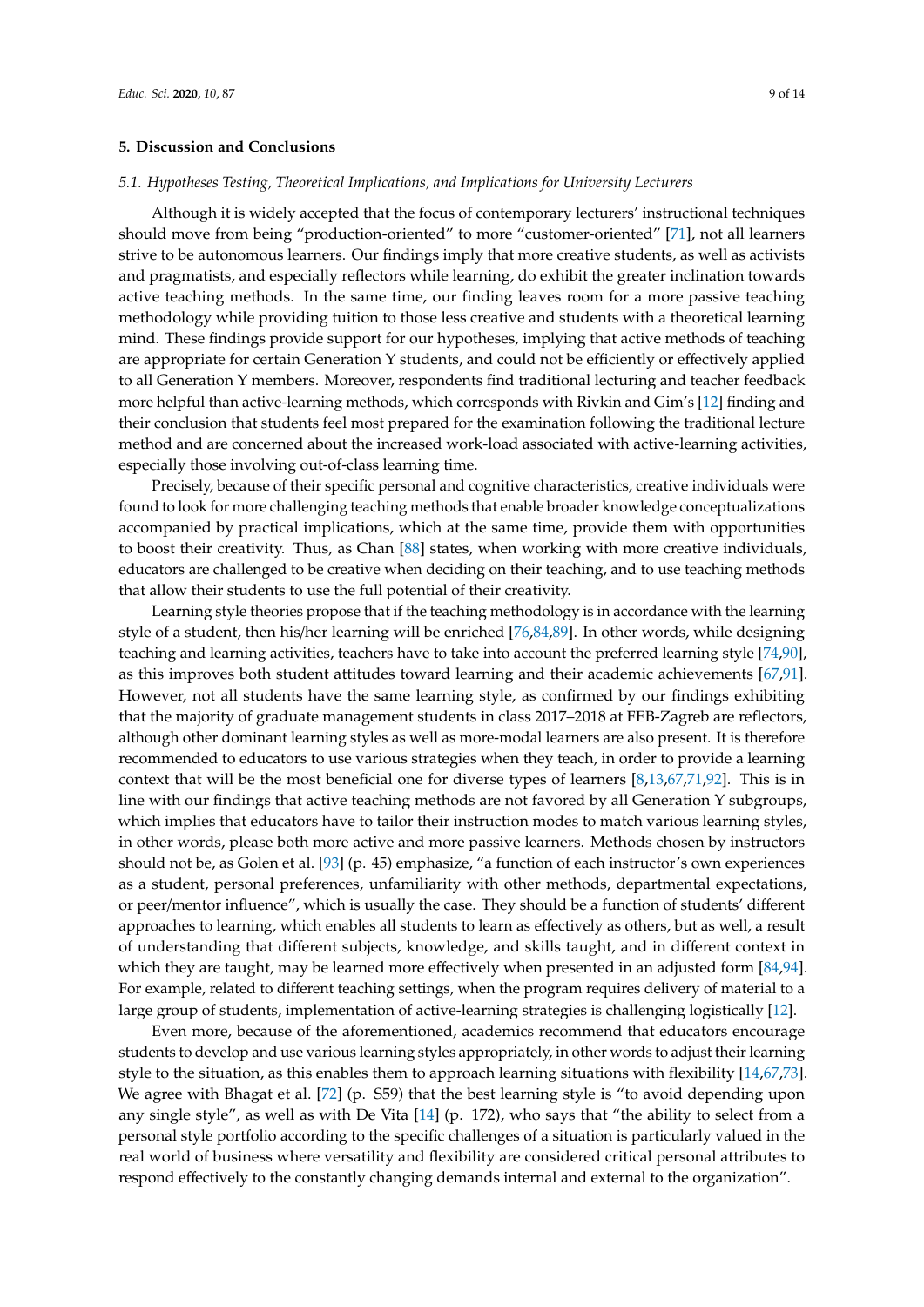Finally, we obtained answers on our questions related to the most preferred learning style of creative personas, and to demographic characteristics that intrigue specific TM preferences. The most creative individuals were identified with pragmatists, which is aligned with Honey and Mumford's [\[83\]](#page-13-5) view of pragmatists as individuals who positively search out for novel solutions and ideas, try them out, and check for their practical application. Five demographic factors were identified as significant for respondents' preferences of active TM bundles (gender, student association membership, exchange experience, relevant work experience, and volunteering experience), and four for their preferences of passive TM bundles (gender, undergraduate GPA, student exchange experience, and relevant work experience). Female students, and those with higher undergraduate GPA, extra-curricular activities, and relevant work experience, perceive respective active and passive TM practices more favorably.

Familiarity with students' learning styles and teaching preferences has not been completely utilized for improvements in teaching [\[95\]](#page-13-17). University lectures as well as developers of study programs, need to be aware that differences exist, and that various factors have their influence in determining one's preference towards different methods and success of learning. Understanding student's unique preferences can equip teachers to plan and design effective learning programs, instructional materials and tools, and teaching environment.

#### *5.2. Limitations and Future Research*

The first limitation of this study is the usage of one graduate study program from a single institution, which limits the generalization of results. Potential future studies should survey students from other study programs at the FEB-Zagreb, as well as students form other scientific disciplines besides business and economics. In addition, for some future studies, it would be interesting to incorporate students from different cultures and cultural background, as the research had shown national cultures can affect student preferences for different teaching methods [\[16\]](#page-10-12).

Second, field researches are always limited with the research instruments used. Self-reported inventories are considered to lack the reliability, and potentially saturated with socially desirable responding [\[94\]](#page-13-16). However, there is a great deal of literature evidencing the validity and reliability of Kirton's creativity scale, and the teaching methods list used is one of the most comprehensive ones in scientific research related to teaching methods preferences. Still, doubts could be raised related to the usage of LSQ. Although the LSQ is considered to be more adequate for the business environment, the question of its applicability to the student population has been raised [\[14\]](#page-10-21). Alternatives that could be considered in future research are for example, Dunn and Dunn's Visual, Auditory, Kinesthetic and Tactile (VAKT) learning styles inventory, Felder's and Soloman's Index of Learning Styles (ILS), or Jester's Learning Style Survey (LSS), Kolb's 12-item self-reported Learning Styles Inventory [\[14,](#page-10-21)[67,](#page-12-15)[73,](#page-12-21)[86,](#page-13-8)[88\]](#page-13-10). Furthermore, the mere number of learning styles identified by learning style inventories is problematic [\[94\]](#page-13-16), which likewise applies to the four-factor structure of LSQ. Not only that majority of people usually are not uniformly fitted into one of the learning styles identified by popular inventories [\[84\]](#page-13-6), but the majority exhibit a mix of several preferred learning styles and use them interchangeably depending on the situation [\[94\]](#page-13-16).

Finally, low effect sizes, together with low correlations coefficients, demand for the replication of the study in order to report the existence of the effects.

**Supplementary Materials:** The following are available online at http://[www.mdpi.com](http://www.mdpi.com/2227-7102/10/4/87/s1)/2227-7102/10/4/87/s1, Table S1: The Honey & Mumford's learning style preference scheme, Table S2: The preference level of various individual active and passive teaching methods.

**Author Contributions:** Conceptualization N.P.V. and A.A.; methodology N.P.V. and A.A.; writing—original draft preparation N.P.V. and A.A.; formal analysis N.P.V.; writing—review and editing N.P.V. and A.A.; project administration A.A. All authors have read and agreed to the published version of the manuscript.

**Funding:** This research received no external funding.

**Conflicts of Interest:** The authors declare no conflict of interest.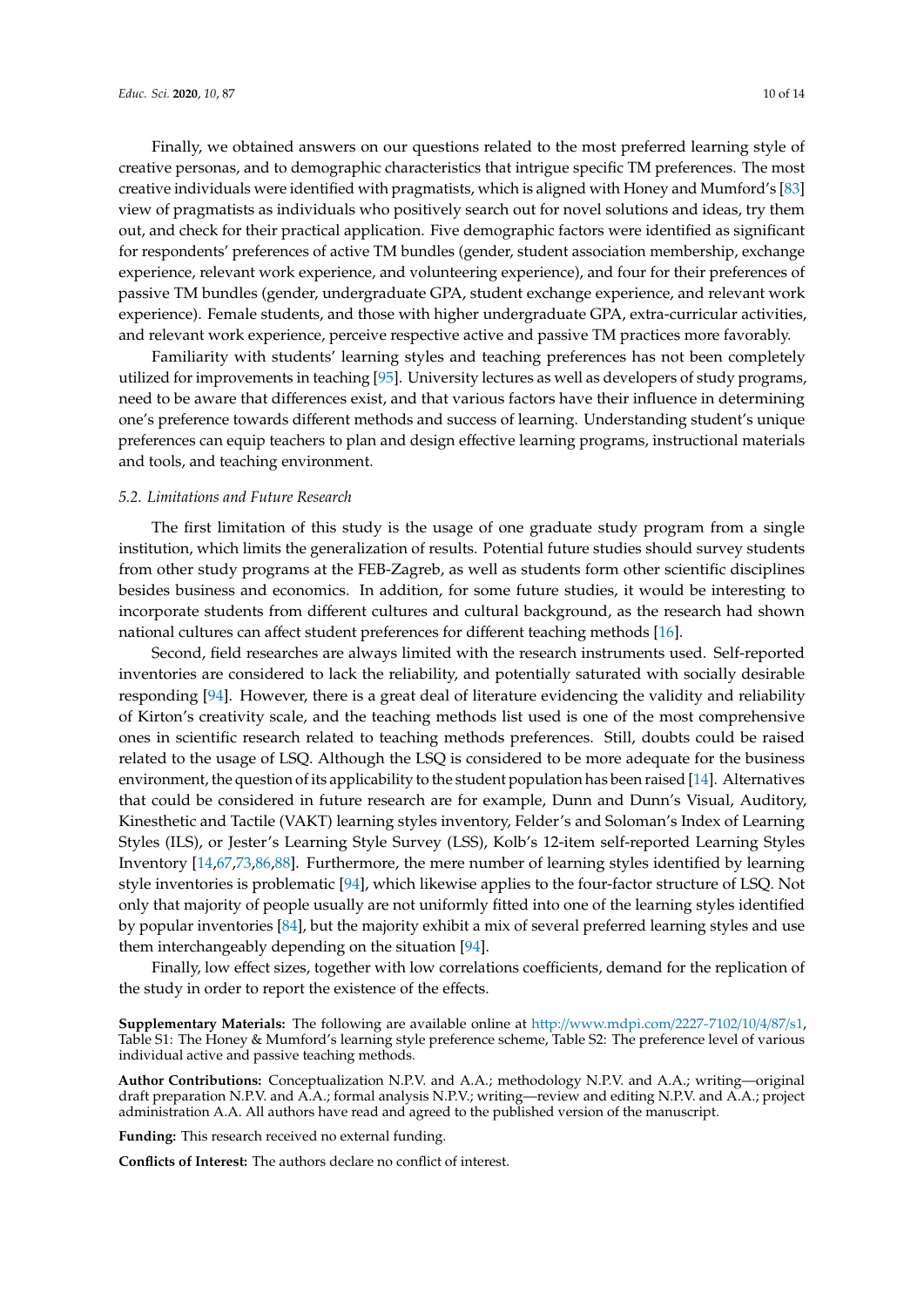## **References**

- <span id="page-10-0"></span>1. Arora, N.; Dhole, V. Generation Y. *Benchmark. Int. J.* **2019**, *26*, 1378–1404. [\[CrossRef\]](http://dx.doi.org/10.1108/BIJ-05-2018-0132)
- <span id="page-10-1"></span>2. Parrish, D.R. Principles and a model for advancing future-oriented and student focused teaching and learning. *Procedia Soc. Behav. Sci.* **2016**, *228*, 311–315. [\[CrossRef\]](http://dx.doi.org/10.1016/j.sbspro.2016.07.046)
- <span id="page-10-2"></span>3. Oblinger, D. Boomers, Gen-Xers, and Millennials: Understanding the new students. *Educ. Cause Rev.* **2003**, *38*, 37–47.
- <span id="page-10-3"></span>4. Reilly, P. Understanding and teaching generation Y. *Engl. Teach. Forum* **2012**, *50*, 2–11.
- 5. Fesol, S.F.A.; Salam, S.; Osman, M.; Bakar, N.; Salim, F. Learning style approaches for Gen Y: An assessment conducted in a Malaysian Technical University. *Pertanika J. Soc. Sci. Hum.* **2016**, *24*, 1335–1347.
- <span id="page-10-4"></span>6. Yektyastuti, R.; Mawardini, A.; Hartono, R.Y. Preparing the next generation science teacher: A case in applied science course. *J. Phys. Conf. Ser.* **2019**, *1233*, 1–4. [\[CrossRef\]](http://dx.doi.org/10.1088/1742-6596/1233/1/012104)
- <span id="page-10-5"></span>7. Benkovic, S.; Dobrota, M. Application of teaching methods and techniques at Serbian Universities: Progress over time. *Management* **2012**, *17*, 35–44. [\[CrossRef\]](http://dx.doi.org/10.7595/management.fon.2012.0007)
- <span id="page-10-6"></span>8. Mahmood, A.; Khatoon, F.; Ali, M.; Ejaz, S.; Qureshi, M.A. Perceptions and preference of contemporary teaching methods among university students of Pakistan—A cross-sectional survey. *Q. Med. Chan.* **2013**, *19*, 13–16. [\[CrossRef\]](http://dx.doi.org/10.9790/1959-0110610)
- <span id="page-10-7"></span>9. Fatima, A.H.; Ahmad, N.N.N.; Nor, M.; Megat, P.N.S. Accounting students' perceptions of effective teaching methods and instructor characteristics: Some Malaysian evidence. *Malay. Account. Rev.* **2007**, *6*, 101–128.
- <span id="page-10-8"></span>10. Scott, T.; Gray, A.; Yates, P. A controlled comparison of teaching methods in first-year university physics. *J. R. Soc. N. Z.* **2013**, *43*, 88–99. [\[CrossRef\]](http://dx.doi.org/10.1080/03036758.2012.658816)
- <span id="page-10-9"></span>11. Locke, I.; Ebron, A. The SPHINX teaching method and its application to a business finance course. *Financ. Pract. Educ.* **1998**, *8*, 120–126.
- <span id="page-10-10"></span>12. Rivkin, A.; Gim, S. Student preferences rewarding teaching methods in a drug-induced diseases and clinical toxicology course. *Am. J. Pharm. Educ.* **2013**, *77*, 1–7. [\[CrossRef\]](http://dx.doi.org/10.5688/ajpe776123) [\[PubMed\]](http://www.ncbi.nlm.nih.gov/pubmed/23966726)
- <span id="page-10-11"></span>13. Hill, F.; Tomkinson, B.; Hiley, A.; Dobson, H. Learning style preferences: An examination of differences amongst students with different disciplinary backgrounds. *Innov. Educ. Teach. Int.* **2016**, *53*, 122–134. [\[CrossRef\]](http://dx.doi.org/10.1080/14703297.2014.961504)
- <span id="page-10-21"></span>14. De Vita, G. Learning styles, culture and inclusive instruction in the multicultural classroom: A business and management perspective. *Innov. Educ. Teach. Int.* **2001**, *38*, 165–174. [\[CrossRef\]](http://dx.doi.org/10.1080/14703290110035437)
- <span id="page-10-20"></span>15. Keri, G. Male and female college students learning styles differ: An opportunity for instructional diversification. *Coll. Stud. J.* **2002**, *36*, 433–442.
- <span id="page-10-12"></span>16. Rodrigues, C.A. Culture as a determinant of the important level business structure on ten teaching/learning techniques: A survey of university students. *J. Manag. Dev.* **2005**, *24*, 608–621. [\[CrossRef\]](http://dx.doi.org/10.1108/02621710510608740)
- <span id="page-10-13"></span>17. Škudiene, V. Case method education. In ˙ *The Case Study Method in Business Education*; Ammerman, P., Gaweł, A., Pietrzykowski, M., Rauktienė, R., Williamson, T., Eds.; Bogucki Wydawnictwo Naukowe: Poznań, Poland, 2012; pp. 9–24.
- <span id="page-10-14"></span>18. Kokavcova, D. The modern methods of management education. In Proceedings of the 1st Annual International Interdisciplinary Conference—AIIC 2013, Azores, Portugal, 24–26 April 2013; European Scientific Institute Publishing: Kocani, North Macedonia, 2013; pp. 302–308.
- <span id="page-10-15"></span>19. Pietrzykowski, M.; Szczyt, M. Applying the case study method in Lithuanian and Polish higher education. In *The Case Study Method in Business Education*; Ammerman, P., Gaweł, A., Pietrzykowski, M., Rauktiene, R., ˙ Williamson, T., Eds.; Bogucki Wydawnictwo Naukowe: Poznań, Poland, 2012; pp. 39-54.
- <span id="page-10-16"></span>20. Dowling, C.; Godfrey, J.M.; Gyles, N. Do hybrid flexible delivery teaching methods improve accounting students' learning outcomes? *Account. Educ.* **2003**, *12*, 373–391. [\[CrossRef\]](http://dx.doi.org/10.1080/0963928032000154512)
- <span id="page-10-17"></span>21. Bonwell, C.C.; Eison, J.A. *Active Learning: Creating Excitement in the Classroom, 1991 ASHE-ERIC Higher Education Reports*; The George Washington University, School of Education and Human Development: Washington, DC, USA, 1991.
- <span id="page-10-18"></span>22. Yakovleva, N.O.; Yakovlev, E.V. Interactive teaching methods in contemporary higher education. *Pac. Sci. Rev.* **2014**, *16*, 75–80. [\[CrossRef\]](http://dx.doi.org/10.1016/j.pscr.2014.08.016)
- <span id="page-10-19"></span>23. Pedró, F. Comparing traditional and ICT-enriched university teaching methods: Evidence from two empirical studies. *High. Educ. Eur.* **2005**, *30*, 399–411. [\[CrossRef\]](http://dx.doi.org/10.1080/03797720600625937)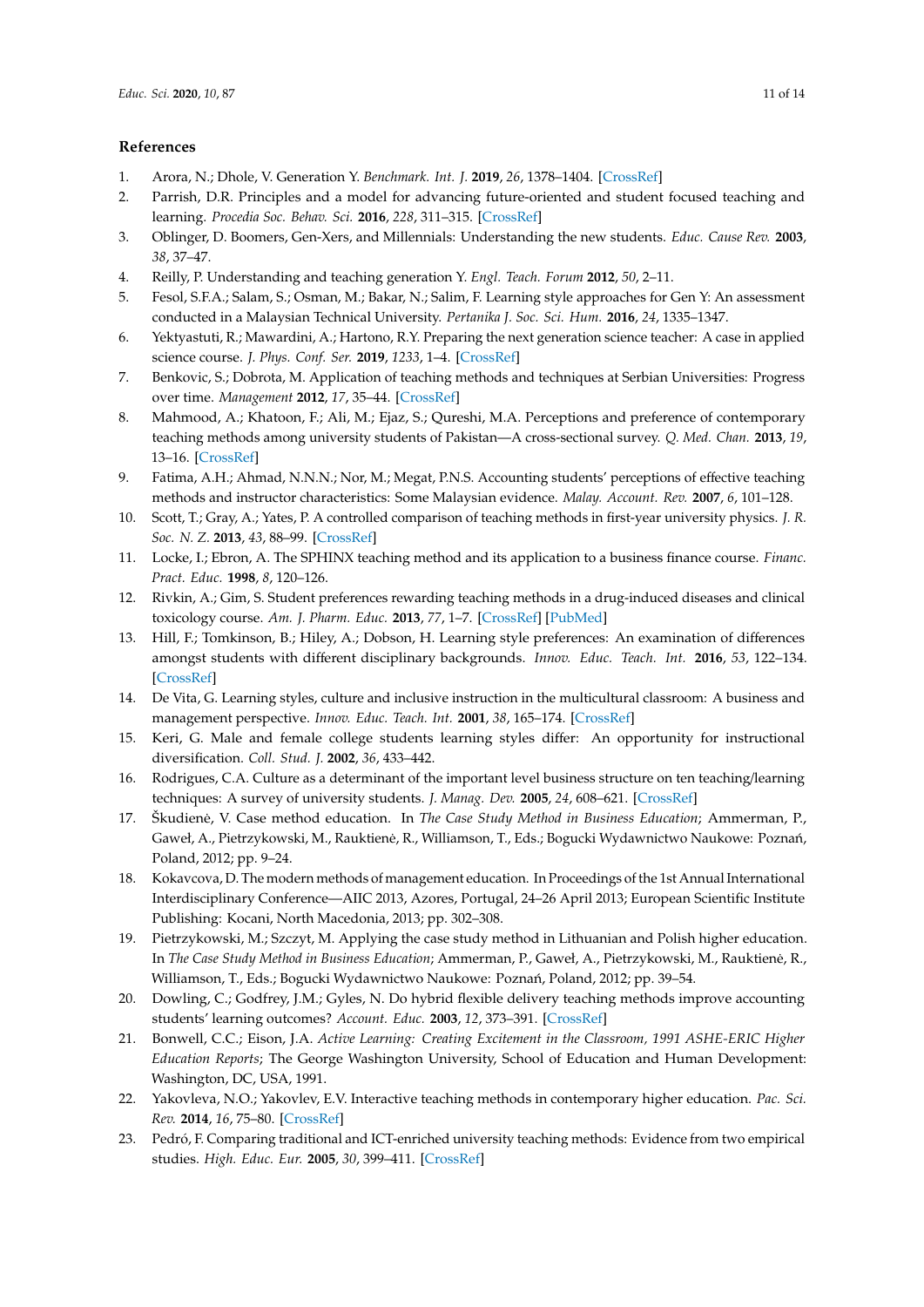- 24. Safapour, E.; Kermanshachi, S.; Taneja, P.A. Review of nontraditional teaching methods: Flipped classroom, gamification, case study, self-learning, and social media. *Educ. Sci.* **2019**, *9*, 273. [\[CrossRef\]](http://dx.doi.org/10.3390/educsci9040273)
- <span id="page-11-0"></span>25. Safari, M.; Yazdanpanah, B.; Ghafarian, H.R.; Yazdanpanah, S. Comparing the effect of lecture and discussion methods on students learning and satisfaction. *Iran. J. Med. Educ.* **2006**, *6*, 59–64.
- <span id="page-11-1"></span>26. Michel, N.; Cater, J.J.; Varela, O. Active versus passive teaching styles: An empirical study of student learning outcomes. *Hum. Resour. Dev. Q.* **2009**, *20*, 397–418. [\[CrossRef\]](http://dx.doi.org/10.1002/hrdq.20025)
- <span id="page-11-3"></span><span id="page-11-2"></span>27. Carpenter, J.M. Effective teaching methods for large classes. *J. Fam. Consum. Sci. Res.* **2006**, *24*, 13–23.
- 28. Hunt, D.; Haidet, P.; Coverdale, J.; Richards, B. The effect of using team learning in an evidence-based medicine course for medical students. *Teach. Learn. Med.* **2003**, *15*, 131–139. [\[CrossRef\]](http://dx.doi.org/10.1207/S15328015TLM1502_11) [\[PubMed\]](http://www.ncbi.nlm.nih.gov/pubmed/12708072)
- <span id="page-11-4"></span>29. Delahoyde, T. Generational Differences of Baccalaureate Nursing Students' Preferred Teaching Methods and Faculty Use of Teaching Methods. Ph.D. Thesis, College of Saint Mary, Omaha, NE, USA, 2009.
- <span id="page-11-5"></span>30. Kellar, G.M.; Jennings, B.E.; Sink, H.L.; Mundy, R.A. Teaching transportation with an interactive method. *J. Bus. Logist.* **1995**, *16*, 251–279.
- <span id="page-11-6"></span>31. Miller, J.S. Problem-based learning in organizational behavior class: Solving students' real problems. *J. Manag. Educ.* **2004**, *28*, 578–590. [\[CrossRef\]](http://dx.doi.org/10.1177/1052562903257937)
- <span id="page-11-7"></span>32. Lee, J.; Lee, Y.; Gong, S.; Bae, J.; Choi, M. A meta-analysis of the effects of non-traditional teaching methods on the critical thinking abilities of nursing students. *BMC Med. Educ.* **2016**, *16*, 240–249. [\[CrossRef\]](http://dx.doi.org/10.1186/s12909-016-0761-7)
- <span id="page-11-8"></span>33. Terenzini, P.T.; Cabrera, A.F.; Colbeck, C.L.; Parente, J.M.; Bjorklund, S.A. Collaborative learning vs. lecture/discussion: Students' reported learning gains. *J. Eng. Educ.* **2001**, *90*, 123–130. [\[CrossRef\]](http://dx.doi.org/10.1002/j.2168-9830.2001.tb00579.x)
- <span id="page-11-9"></span>34. Perkins, D.; Saris, N. A jigsaw classroom technique for undergraduate statistics courses. *Teach. Psychol.* **2001**, *28*, 111–113. [\[CrossRef\]](http://dx.doi.org/10.1207/S15328023TOP2802_09)
- <span id="page-11-10"></span>35. Leo, C. Flipped Classroom Pedagogical Model and Middle-Level Mathematics Achievement: An Action Research Study. Ph.D. Thesis, College of Education, University of South Carolina, Columbia, SC, USA, 2017.
- <span id="page-11-11"></span>36. Pfahl, D.; Laitenberger, O.; Ruhe, G.; Dorsch, J.; Krivobokova, T. Evaluating the learning effectiveness of using simulations in software project management education: Results from a twice replicated experiment. *Inf. Softw. Technol.* **2004**, *46*, 127–147. [\[CrossRef\]](http://dx.doi.org/10.1016/S0950-5849(03)00115-0)
- <span id="page-11-12"></span>37. Benek-Rivera, J.; Mathews, V.E. Active learning with Jeopardy: Students ask the questions. *J. Manag. Educ.* **2004**, *28*, 104–118. [\[CrossRef\]](http://dx.doi.org/10.1177/1052562903252637)
- <span id="page-11-13"></span>38. Laditka, S.B.; Houck, M.M. Student-developed case studies: An experiential approach for teaching ethics in management. *J. Bus. Ethics* **2006**, *64*, 157–167. [\[CrossRef\]](http://dx.doi.org/10.1007/s10551-005-0276-3)
- <span id="page-11-14"></span>39. Jessee, S.A.; O'Neill, P.N.; Dosch, R.O. Matching student personality types and learning preferences to teaching methodologies. *J. Dent. Educ.* **2006**, *70*, 644–651. [\[PubMed\]](http://www.ncbi.nlm.nih.gov/pubmed/16741132)
- <span id="page-11-15"></span>40. Severiens, S.; Dam, G.T. A multilevel meta-analysis of gender differences in learning orientations. *Br. J. Educ. Psychol.* **1998**, *68*, 595–608. [\[CrossRef\]](http://dx.doi.org/10.1111/j.2044-8279.1998.tb01315.x)
- <span id="page-11-16"></span>41. Brainard, S.R.; Omen, J.L. Men, women, and learning styles. *Commun. Coll. Front.* **1977**, *5*, 32–36.
- <span id="page-11-17"></span>42. Choudhary, R.; Dullo, P.; Tandon, R.V. Gender differences in learning style preferences of first year medical students. *Pak. J. Physiol.* **2011**, *7*, 42–45.
- <span id="page-11-18"></span>43. Wehrwein, E.A.; Lujan, H.L.; DiCarlo, S.E. Gender differences in learning style preferences among undergraduate physiology students. *Adv. Physiol. Educ.* **2007**, *31*, 153–157. [\[CrossRef\]](http://dx.doi.org/10.1152/advan.00060.2006)
- <span id="page-11-19"></span>44. Lie, L.Y.; Angelique, L.; Cheong, E. How do male and female students approach learning at NUS? *CDTL Brief.* **2004**, *7*, 1–3.
- <span id="page-11-20"></span>45. Alharbi, H.A.; Almutairi, A.F.; Alhelih, E.M.; Alshehry, A.S. The learning preferences among nursing students in the King Saud University in Saudi Arabia: A cross-sectional survey. *Nurs. Res. Pract.* **2017**, *2017*. [\[CrossRef\]](http://dx.doi.org/10.1155/2017/3090387)
- <span id="page-11-21"></span>46. Murphy, R.J.; Gray, S.A.; Straja, S.R.; Bogert, M.C. Student learning preferences and teaching implications. *J. Dent. Educ.* **2004**, *68*, 859–866.
- <span id="page-11-22"></span>47. Sun, T.-D. Learning Styles and Preferences for Teaching Methods among Non-traditional College Students. Ph.D. Thesis, Faculty of the graduate school of Texas, Texas A&M University, College Station, TX, USA, 1997.
- <span id="page-11-23"></span>48. Weber, K.; Custer, R. Gender-based preferences toward technology education content, activities, and instructional methods. *J. Technol. Educ.* **2005**, *16*, 55–71. [\[CrossRef\]](http://dx.doi.org/10.21061/jte.v16i2.a.4)
- <span id="page-11-24"></span>49. Hampton, D.; Pearce, P.F.; Moser, D.K. Preferred methods of learning for nursing students in an on-line degree program. *J. Prof. Nurs.* **2017**, *33*, 27–37. [\[CrossRef\]](http://dx.doi.org/10.1016/j.profnurs.2016.08.004) [\[PubMed\]](http://www.ncbi.nlm.nih.gov/pubmed/28131145)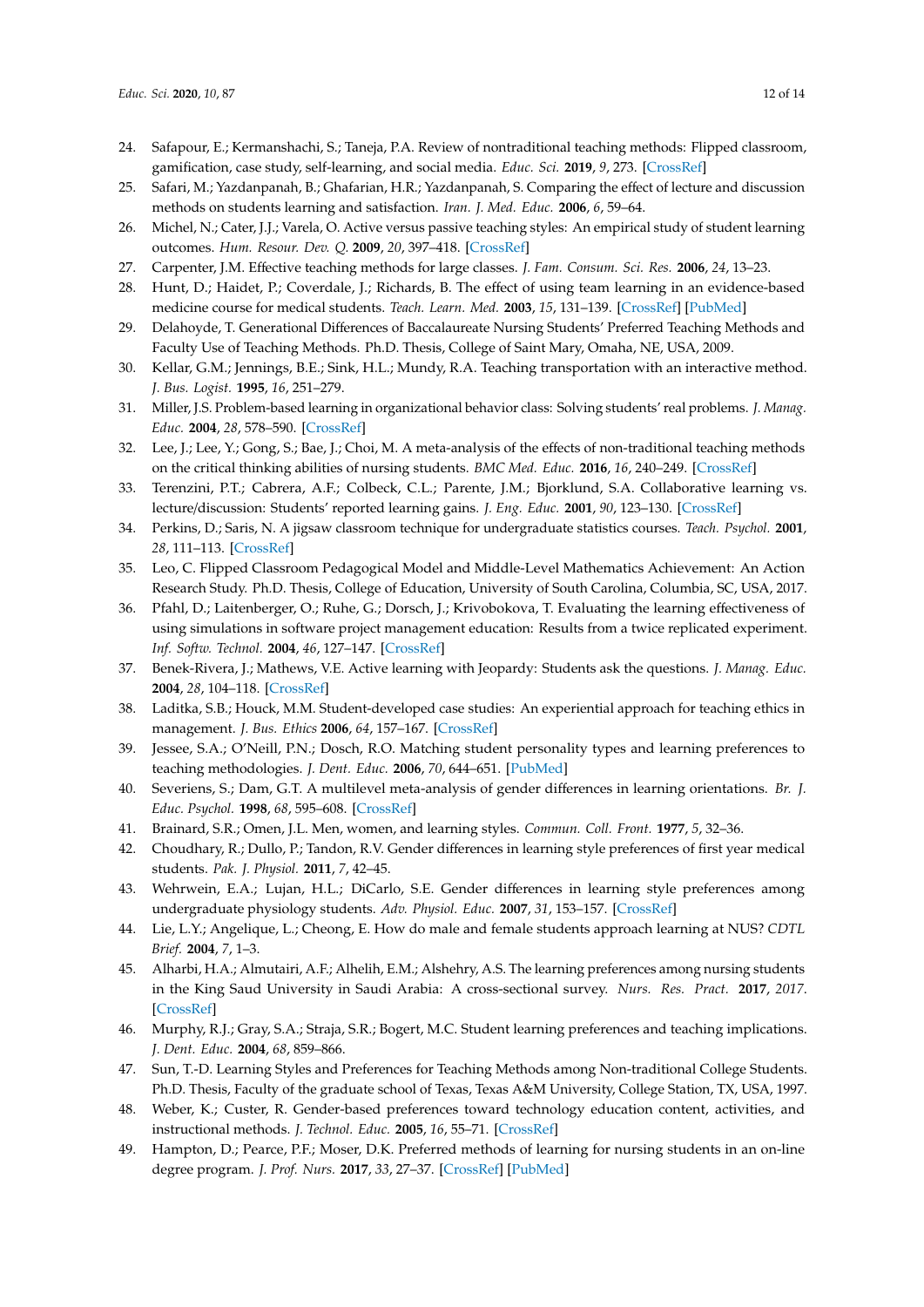- <span id="page-12-0"></span>50. Kvavik, R.B. Convenience, communications, and control: How students use technology. In *Educating the Net Generation*; Oblinger, D.G., Oblinger, J.L., Eds.; EDUCAUSE: Washington, DC, USA, 2005; chapter 7; pp. 1–20.
- <span id="page-12-1"></span>51. Minifie, J.R.; Middlebrook, B.; Otto, V. Generational specific teaching methods applied to entrepreneurial students. *Bus. Renaiss. Q.* **2011**, *6*, 77–94.
- <span id="page-12-2"></span>52. Baykan, Z.; Naçar, M. Learning styles of first-year medical students attending Erciyes University in Kayseri, Turkey. *Adv. Physiol. Educ.* **2007**, *31*, 158–160. [\[CrossRef\]](http://dx.doi.org/10.1152/advan.00043.2006) [\[PubMed\]](http://www.ncbi.nlm.nih.gov/pubmed/17562904)
- <span id="page-12-3"></span>53. Chamorro-Premuzic, T.; Furnham, A.; Christopher, A.N.; Gawood, J.; Martin, N. Birds of a feather: Students' preferences for lecturers' personalities as predicted by their own personality and learning approaches. *Pers. Individ. Di*ff*er.* **2008**, *44*, 965–976. [\[CrossRef\]](http://dx.doi.org/10.1016/j.paid.2007.10.032)
- 54. Felder, R.M.; Felder, G.N.; Dietz, E.J. The effects of personality type on engineering student performance and attitudes. *J. Eng. Educ.* **2002**, *91*, 3–17. [\[CrossRef\]](http://dx.doi.org/10.1002/j.2168-9830.2002.tb00667.x)
- 55. Fjelkner, A.; Hakansson, A.; Rosander, P. Do personality traits matter? A comparative study of student preferences for teaching and learning activities and assessment modes in two different majors. *Teach. Learn. Inq.* **2019**, *7*, 78–102. [\[CrossRef\]](http://dx.doi.org/10.20343/teachlearninqu.7.1.6)
- <span id="page-12-4"></span>56. Zhang, L. Are thinking styles and personality types related? *Educ. Psychol.* **2000**, *20*, 271–283. [\[CrossRef\]](http://dx.doi.org/10.1080/713663742)
- <span id="page-12-5"></span>57. Zhang, L.; Huang, J.; Zhang, L. Preferences in teaching styles among Hong Kong and US university students. *Pers. Individ. Di*ff*er.* **2005**, *39*, 1319–1331. [\[CrossRef\]](http://dx.doi.org/10.1016/j.paid.2005.05.004)
- <span id="page-12-6"></span>58. Helson, R. In search of the creative personality. *Creat. Res. J.* **1996**, *9*, 295–306. [\[CrossRef\]](http://dx.doi.org/10.1207/s15326934crj0904_1)
- <span id="page-12-7"></span>59. De Caroli, M.E.; Sagone, E. Creative thinking and Big five factors of personality measured in Italian schoolchildren. *Psychol. Rep.* **2009**, *105*, 791–803. [\[CrossRef\]](http://dx.doi.org/10.2466/PR0.105.3.791-803) [\[PubMed\]](http://www.ncbi.nlm.nih.gov/pubmed/20099541)
- <span id="page-12-8"></span>60. Barron, F.; Harrington, D.M. Creativity, intelligence, and personality. *Ann. Rev. Psychol.* **1981**, *32*, 439–476. [\[CrossRef\]](http://dx.doi.org/10.1146/annurev.ps.32.020181.002255)
- <span id="page-12-9"></span>61. Selby, E.C.; Shaw, E.J.; Houtz, J.C. The creative personality. *Gift. Child Q.* **2005**, *49*, 300–314. [\[CrossRef\]](http://dx.doi.org/10.1177/001698620504900404)
- <span id="page-12-10"></span>62. Eishani, K.A.; Saa'd, E.A.; Nami, Y. Relationship between learning styles and creativity. *Procedia Soc. Behav. Sci.* **2014**, *114*, 52–55. [\[CrossRef\]](http://dx.doi.org/10.1016/j.sbspro.2013.12.655)
- <span id="page-12-11"></span>63. Friedel, C.R.; Rudd, R.D. Creative thinking and learning styles in undergraduate agriculture students. *J. Agric. Educ.* **2006**, *47*, 102–111. [\[CrossRef\]](http://dx.doi.org/10.5032/jae.2006.04102)
- <span id="page-12-12"></span>64. Alter, C.E. Creativity styles and personality characteristics. *Dissert. Abstr. Int. Sect. B Sci. Eng.* **2001**, *62*, 590.
- <span id="page-12-13"></span>65. Kirton, M.; Bailey, A.; Glendinning, W. Adaptors and innovators: Preference for educational procedures. *J. Psychol.* **1991**, *125*, 445–455. [\[CrossRef\]](http://dx.doi.org/10.1080/00223980.1991.10543307)
- <span id="page-12-14"></span>66. Chen, C.J.; Toh, S.C.; Ismail, W.M.F.W. Are learning styles relevant to virtual reality? *J. Res. Tech. Educ.* **2005**, *28*, 123–141. [\[CrossRef\]](http://dx.doi.org/10.1080/15391523.2005.10782453)
- <span id="page-12-15"></span>67. Shenwai, M.R.; Patil, K.B. Assessment of learning style preferences and their influence on gender & academic performance among first year medical undergraduate students. *Natl. J. Integr. Res. Med.* **2017**, *8*, 109–115.
- <span id="page-12-16"></span>68. Hayes, J.; Allinson, C.W. Cultural differences in the learning styles of managers. *Manag. Int. Rev.* **1988**, *28*, 75–80.
- <span id="page-12-17"></span>69. Matthews, D.B. An investigation of students' learning styles in various disciplines in colleges and universities. *J. Humanist. Couns.* **1994**, *33*, 65–74. [\[CrossRef\]](http://dx.doi.org/10.1002/j.2164-4683.1994.tb00086.x)
- <span id="page-12-18"></span>70. Sajedi, R. The study of relationship between learning styles and level of creativity among students in Semnan University of Medical Sciences. *Int. J. Sci. Manag. Devel.* **2014**, *2*, 646–651.
- <span id="page-12-19"></span>71. Jaju, A.; Kwak, H.; Zinkhan, G.M. Learning styles of undergraduate business students: A cross-cultural comparison between the US, India, and Korea. *Mark. Educ. Rev.* **2002**, *12*, 49–60. [\[CrossRef\]](http://dx.doi.org/10.1080/10528008.2002.11488787)
- <span id="page-12-20"></span>72. Bhagat, A.; Vyas, R.; Singh, T. Students awareness of learning styles and their perceptions to a mixed method approach for learning. *Int. J. Appl. Basic. Med. Res.* **2015**, *5*, 58. [\[CrossRef\]](http://dx.doi.org/10.4103/2229-516X.162281)
- <span id="page-12-21"></span>73. Loo, R. A meta-analytic examination of Kolb's learning style preferences among business majors. *J. Educ. Bus.* **2002**, *77*, 252–256. [\[CrossRef\]](http://dx.doi.org/10.1080/08832320209599673)
- <span id="page-12-22"></span>74. Nizami, R.; Latif, M.Z.; Wajid, G. Preferred learning styles of medical and physiotherapy students. *Ann. King Edw. Med. Univ.* **2017**, *23*, 73–76. [\[CrossRef\]](http://dx.doi.org/10.21649/akemu.v23i1.1511)
- <span id="page-12-23"></span>75. Yousef, D.A. Learning style preferences of undergraduate students. *Educ. Train.* **2018**, *60*, 971–991. [\[CrossRef\]](http://dx.doi.org/10.1108/ET-08-2017-0126)
- <span id="page-12-24"></span>76. Van Auken, S.; Chrysler, E. The relative value of skills, knowledge, and teaching methods in explaining Master of business administration (MBA) program return on investment. *J. Educ. Bus.* **2005**, *81*, 41–45. [\[CrossRef\]](http://dx.doi.org/10.3200/JOEB.81.1.41-46)
- <span id="page-12-25"></span>77. Valley, K. Learning styles and courseware design. *Res. Learn. Technol.* **1997**, *5*, 42–51. [\[CrossRef\]](http://dx.doi.org/10.3402/rlt.v5i2.10561)